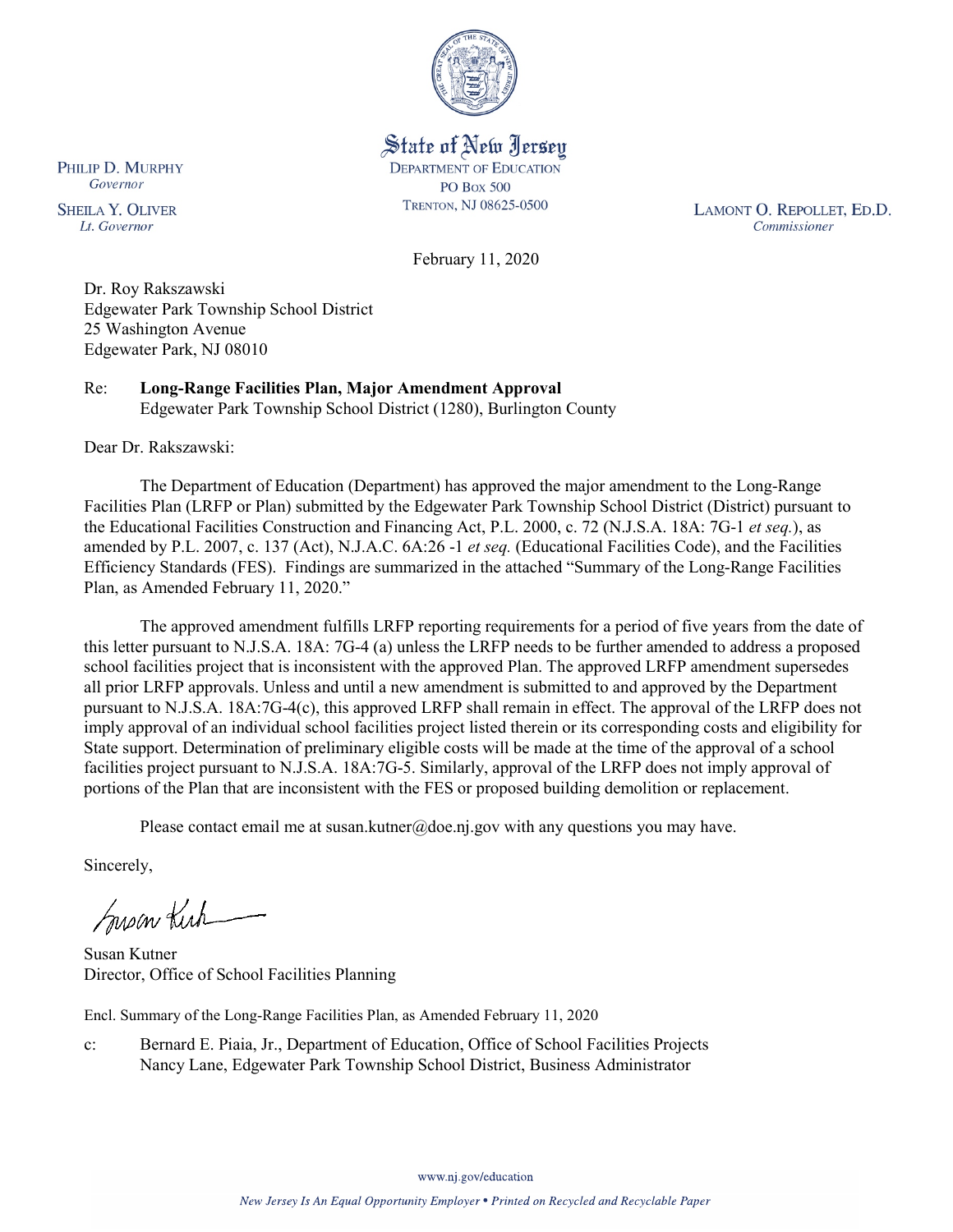# **Edgewater Park Township School District (1280) Summary of the Long-Range Facilities Plan, as Amended February 11, 2020**

The Department of Education (Department) has completed its review of the major amendment to the Long-Range Facilities Plan (LRFP or Plan) submitted by the Edgewater Park Township School District (District) pursuant to the Educational Facilities Construction and Financing Act, P.L. 2000, c. 72 (N.J.S.A. 18A: 7G-1 *et seq.*), as amended by P.L. 2007, c. 137 (Act), N.J.A.C. 6A:26-1 et seq. (Educational Facilities Code), and the Facilities Efficiency Standards (FES).

The following provides a summary of the District's approved amended LRFP. The summary is based on the standards set forth in the Act, the Educational Facilities Code, the FES, District-reported information in the Department's LRFP reporting system, and supporting documentation. The referenced reports in *italic* text are standard reports available on the Department's LRFP website.

### **1. Inventory Overview**

The District is classified as a Regular Operating District (ROD) for funding purposes. It provides services for students in grades PK-8.

The District identified existing and proposed schools, sites, buildings, rooms, and site amenities in its LRFP. Table 1 lists the number of existing and proposed district schools, sites, and buildings. Detailed information can be found in the *School Asset Inventory Report* and the *Site Asset Inventory Report.*

**As directed by the Department, school facilities projects that have received initial approval by the Department and have been approved by the voters, if applicable, are represented as "existing" in the LRFP.** Approved projects that include new construction and/or the reconfiguration/reassignment of existing program space are as follows: n/a.

|  |  | Table 1: Number of Schools, School Buildings, and Sites |  |
|--|--|---------------------------------------------------------|--|
|--|--|---------------------------------------------------------|--|

|                                              | <b>Existing</b> | <b>Proposed</b> |
|----------------------------------------------|-----------------|-----------------|
| Number of Schools (assigned DOE school code) |                 |                 |
| Number of School Buildings <sup>1</sup>      |                 |                 |
| Number of Non-School Buildings <sup>2</sup>  |                 |                 |
| Number of Vacant Buildings                   |                 |                 |
| Number of Sites                              |                 |                 |

*1 Includes district-owned buildings and long-term leases serving students in district-operated programs 2 Includes occupied district-owned buildings not associated with a school, such as administrative or utility buildings*

Based on the existing facilities inventory submitted by the District:

- Schools using leased buildings (short or long-term):  $n/a$
- Schools using temporary classroom units (TCUs), excluding TCUs supporting construction: n/a
- Vacant/unassigned school buildings:  $n/a$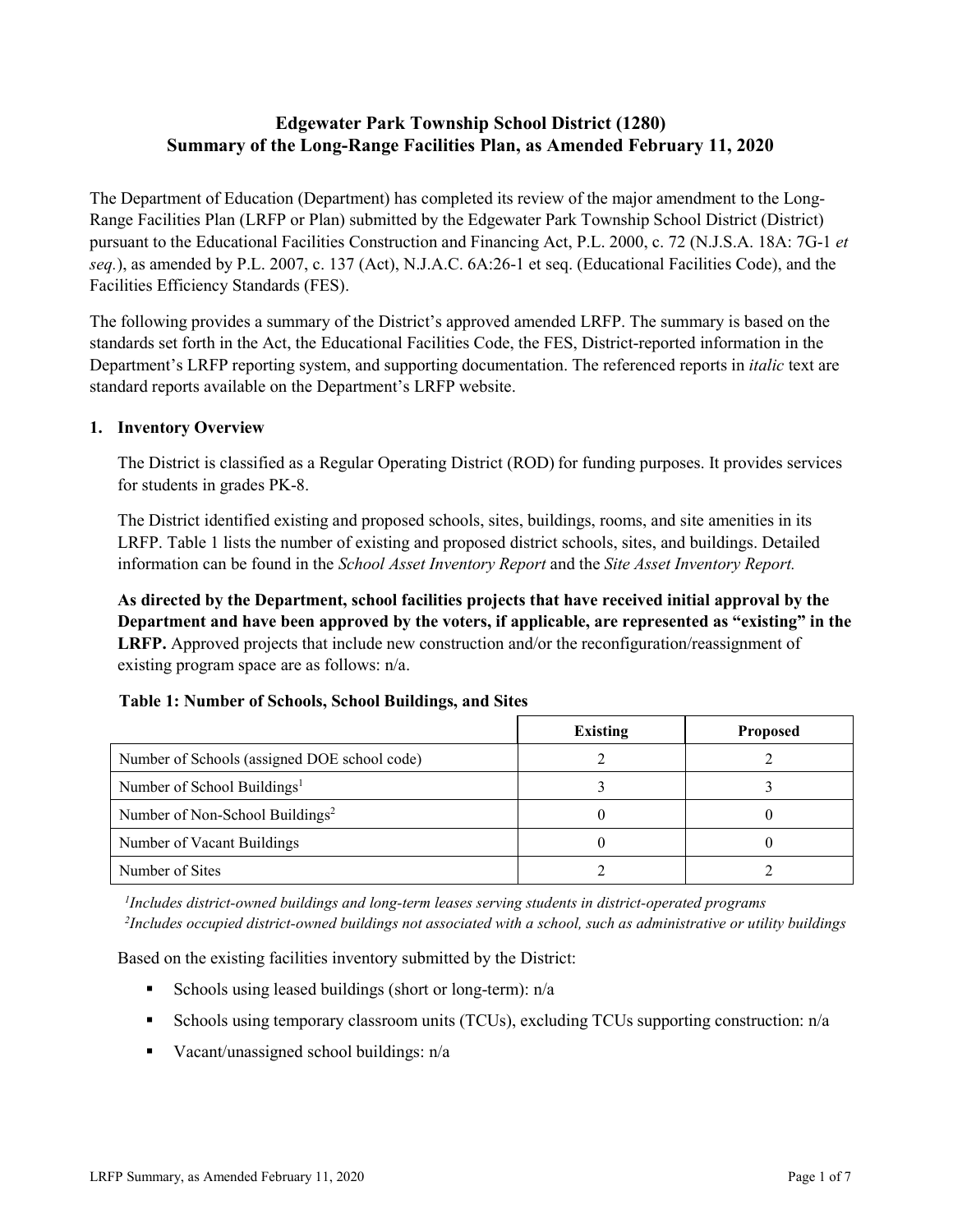**FINDINGS** The Department has determined that the proposed inventory is adequate for approval of the District's LRFP amendment. However, the LRFP determination does not imply approval of an individual school facilities project listed within the LRFP; the District must submit individual project applications for project approval.

## **2. District Enrollments**

The District determined the number of students, or "proposed enrollments," to be accommodated for LRFP planning purposes on a district-wide basis and in each school.

The Department minimally requires the submission of a standard cohort-survival projection using historic enrollment data from the Application for School State Aid (ASSA) or NJ Smart. The cohort-survival method projection method forecasts future students based upon the survival of the existing student population as it moves from grade to grade. A survival ratio of less than 1.00 indicates a loss of students, while a survival ratio of more than 1.00 indicates the class size is increasing. For example, if a survival ratio tracking first to second grade is computed to be 1.05, the grade size is increasing by 5% from one year to the next. The cohort-survival projection methodology works well for communities with stable demographic conditions. Atypical events impacting housing or enrollments, such as an economic downturn that halts new housing construction or the opening of a charter or private school, typically makes a cohort-survival projection less reliable.

### **Proposed enrollments are based on a standard cohort-survival enrollment projection.**

Adequate supporting documentation was submitted to the Department to justify the proposed enrollments. Table 2 provides a comparison of existing and projected enrollments. All totals include special education students.

|                              | <b>Existing Enrollments</b><br>2018-19 | <b>District Proposed Enrollments</b><br>2023-24 |
|------------------------------|----------------------------------------|-------------------------------------------------|
| <b>Grades</b>                |                                        |                                                 |
| PK (excl. private providers) | 46                                     | 56                                              |
| Grades K-5                   | 583                                    | 529                                             |
| Grades 6-8                   | 278                                    | 294                                             |
| Grades 9-12                  |                                        |                                                 |
| <b>Totals</b>                | 907                                    | 879                                             |

## **Table 2: Enrollments**

**FINDINGS** The Department has determined the District's proposed enrollments to be acceptable for approval of the District's LRFP amendment. The Department will require a current enrollment projection at the time an application for a school facilities project is submitted incorporating the District's most recent enrollments in order to verify that the LRFP's planned capacity is appropriate for the updated enrollments.

## **3. District Practices Capacity**

Based on information provided in the room inventories, *District Practices Capacity* was calculated for each school building to determine whether adequate capacity is proposed for the projected enrollments based on district scheduling and class size practices. The capacity totals assume instructional buildings can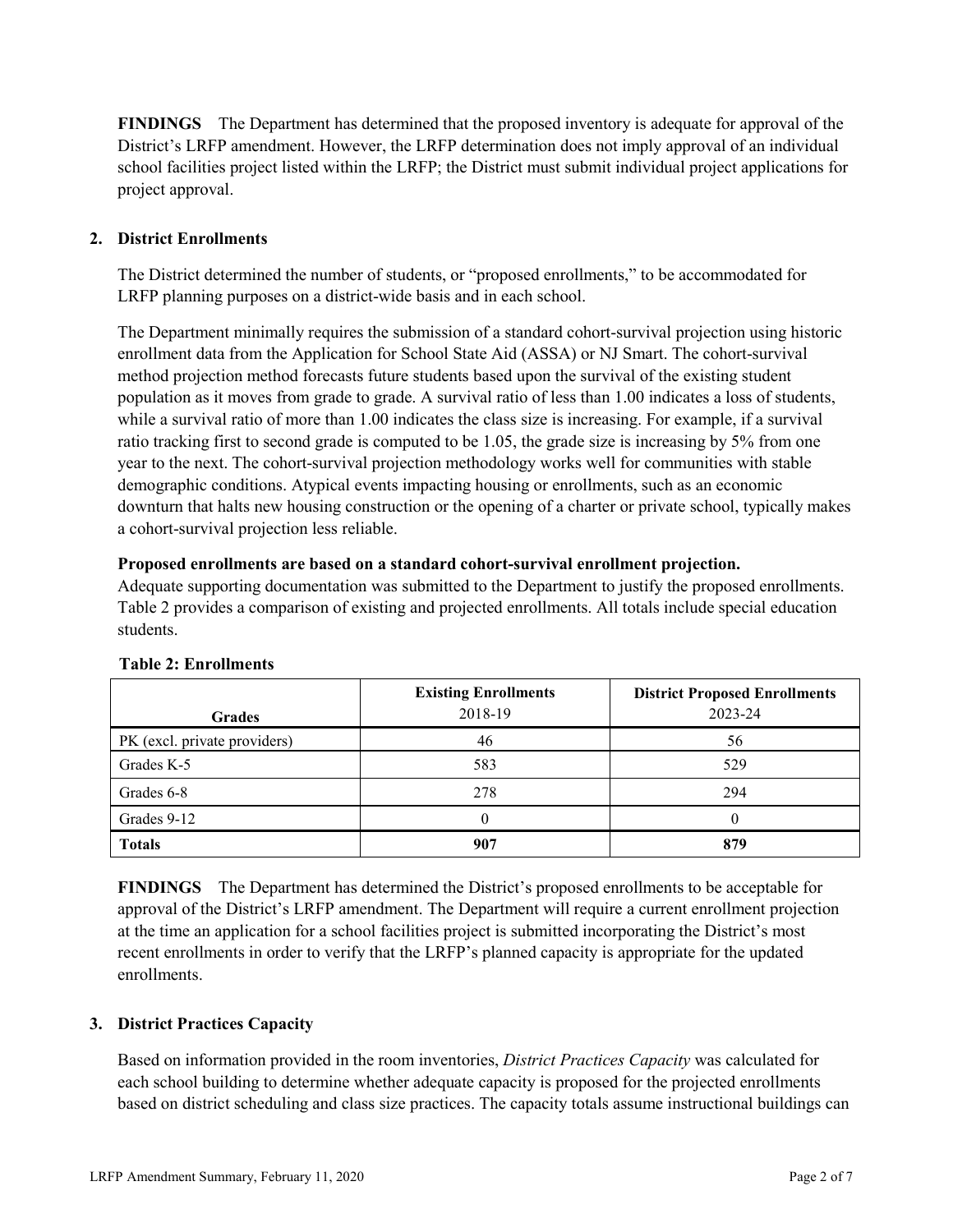be fully utilized regardless of school sending areas, transportation, and other operational issues. The calculations only consider district-owned buildings and long-term leases; short term leases and temporary buildings are excluded. A capacity utilization factor of 90% for classrooms serving grades K-8 and 85% for classrooms serving grades 9-12 is applied in accordance with the FES. No capacity utilization factor is applied to preschool classrooms.

In certain cases, districts may achieve adequate District Practices Capacity to accommodate enrollments but provide inadequate square feet per student in accordance with the FES, resulting in educational adequacy issues and "Unhoused Students." Unhoused students are considered in the "Functional Capacity" calculations used to determine potential State support for school facilities projects and are analyzed in Section 4.

Table 3 provides a summary of proposed enrollments and existing and proposed District-wide capacities. Detailed information can be found in the LRFP website reports titled *FES and District Practices Capacity Report, Existing Rooms Inventory Report, and Proposed Rooms Inventory Report.*

| <b>Grades</b>     | <b>Proposed</b><br><b>Enrollments</b> | <b>Existing</b><br><b>District</b><br><b>Practices</b><br>Capacity | <b>Existing</b><br>Deviation* | <b>Proposed</b><br><b>District</b><br><b>Practices</b><br>Capacity | <b>Proposed</b><br>Deviation* |
|-------------------|---------------------------------------|--------------------------------------------------------------------|-------------------------------|--------------------------------------------------------------------|-------------------------------|
| Elementary (PK-5) | 585                                   | 597.47                                                             | 12.47                         | 597.47                                                             | 12.47                         |
| Middle $(6-8)$    | 294                                   | 328.07                                                             | 34.07                         | 328.07                                                             | 34.07                         |
| High $(9-12)$     | $\theta$                              | 0.00                                                               | 0.00                          | 0.00                                                               | 0.00                          |
| <b>Totals</b>     | 879                                   | 925.54                                                             | 46.54                         | 925.54                                                             | 46.54                         |

**Table 3: District Practices Capacity Analysis**

*\* Positive numbers signify surplus capacity; negative numbers signify inadequate capacity. Negative values for District Practices capacity are acceptable for approval if proposed enrollments do not exceed 100% capacity utilization.*

Considerations:

- **Based on the proposed enrollments and existing room inventories, the District is projected to have** inadequate capacity for the following grade groups, assuming all school buildings can be fully utilized: n/a
- Adequate justification has been provided by the District if the proposed capacity for a school significantly deviates from the proposed enrollments. Generally, surplus capacity is acceptable for LRFP approval if additional capacity is not proposed through new construction.

**FINDINGS**The Department has determined that proposed District capacity, in accordance with the proposed enrollments, is adequate for approval of the District's LRFP amendment. The Department will require a current enrollment projection at the time an application for a school facilities project is submitted, incorporating the District's most recent Fall Enrollment Report, in order to verify that the LRFP's planned capacity meets the District's updated enrollments.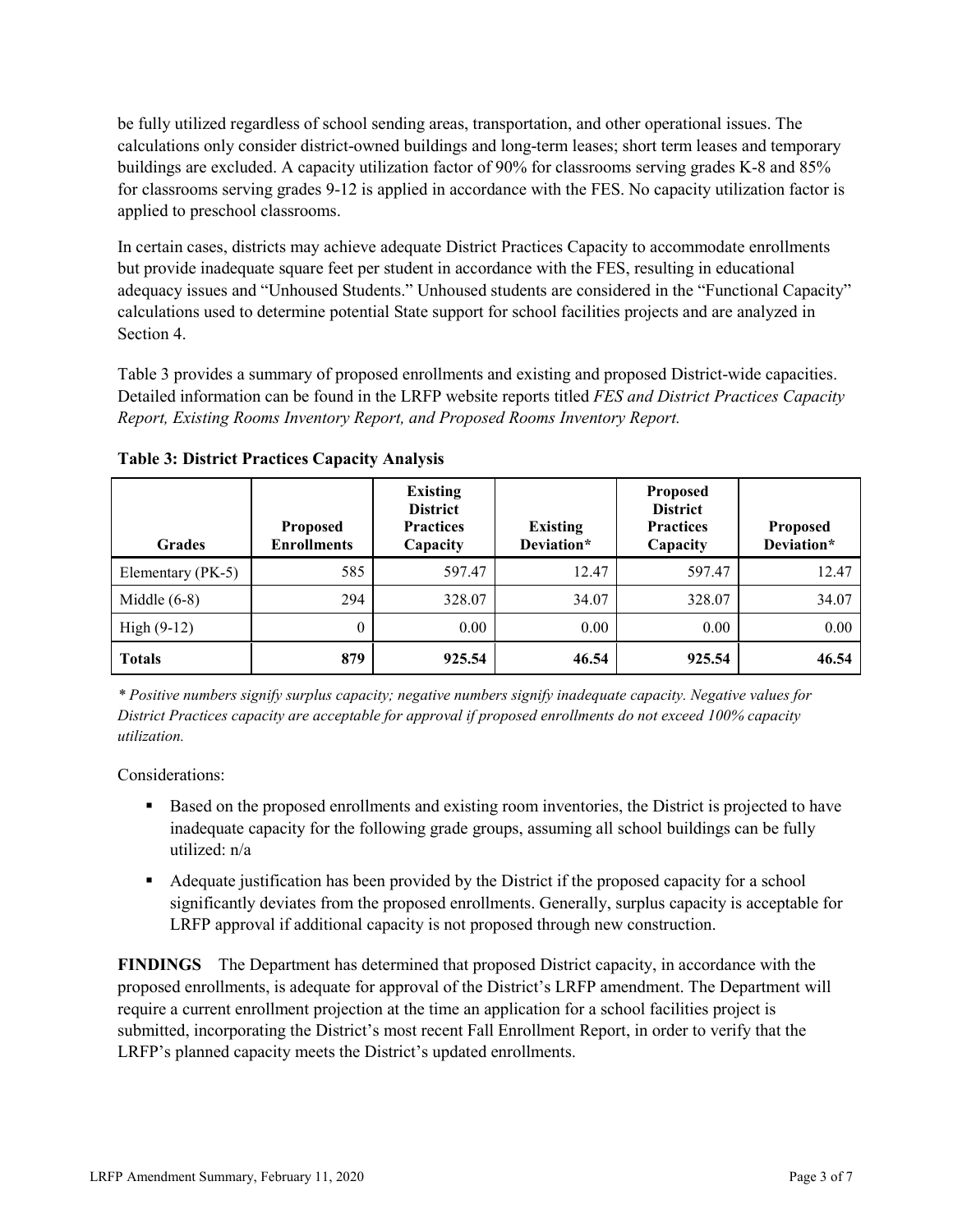### **4. New Construction Funding Eligibility**

*Functional Capacity* was calculated and compared to the proposed enrollments to provide a **preliminary estimate** of Unhoused Students and new construction funding eligibility. **Final determinations will be made at the time of project application approvals.**

*Functional Capacity* is the adjusted gross square footage of a school building *(total gross square feet minus excluded space)* divided by the minimum area allowance per full-time equivalent student for the grade level contained therein. *Unhoused Students* is the number of students projected to be enrolled in the District that exceeds the Functional Capacity of the District's schools pursuant to N.J.A.C. 6A:26-2.2(c). *Excluded Square Feet* includes (1) square footage exceeding the FES for any pre-kindergarten, kindergarten, general education, or self-contained special education classroom; (2) grossing factor square footage *(corridors, stairs, mechanical rooms, etc.)* that exceeds the FES allowance, and (3) square feet proposed to be demolished or discontinued from use. Excluded square feet may be revised during the review process for individual school facilities projects.

Table 4 provides a preliminary assessment of the Functional Capacity, Unhoused Students, and Estimated Maximum Approved Area for Unhoused Students for each FES grade group. The calculations exclude temporary facilities and short-term leased buildings. School buildings proposed for whole or partial demolition or reassignment to a non-school use are excluded from the calculations pending project application review. If a building is proposed to be reassigned to a different school, the square footage is applied to the proposed grades after reassignment. Buildings that are not assigned to a school are excluded from the calculations. In addition, only preschool students eligible for state funding (former ECPA students) are included. Detailed information concerning the calculations can be found in the *Functional Capacity and Unhoused Students Report* and the *Excluded Square Footage Report.*

|                                                | <b>PK/K-5</b> | $6 - 8$  | $9 - 12$ | <b>Total</b> |
|------------------------------------------------|---------------|----------|----------|--------------|
| PK Eligible Students/K-12 Proposed Enrollments | 585           | 294      | $\theta$ |              |
| FES Area Allowance (SF/student)                | 125.00        | 134.00   | 151.00   |              |
| <b>Prior to Completion of Proposed Work:</b>   |               |          |          |              |
| <b>Existing Gross Square Feet</b>              | 87,766        | 51,178   | $\Omega$ | 138,944      |
| Adjusted Gross Square Feet                     | 87,243        | 50,810   | $\Omega$ | 138,053      |
| <b>Adjusted Functional Capacity</b>            | 691.33        | 385.35   | 0.00     |              |
| <b>Unhoused Students</b>                       | 0.00          | 0.00     | 0.00     |              |
| Est. Max. Area for Unhoused Students           | 0.00          | 0.00     | 0.00     |              |
| <b>After Completion of Proposed Work:</b>      |               |          |          |              |
| Gross Square Feet                              | 87,766        | 51,178   | $\theta$ | 138,944      |
| New Gross Square Feet                          | $\theta$      | $\theta$ | $\Omega$ | $\theta$     |
| Adjusted Gross Square Feet                     | 87,243        | 50,810   | $\Omega$ | 138,053      |
| <b>Functional Capacity</b>                     | 691.33        | 385.35   | 0.00     |              |
| Unhoused Students after Construction           | 0.00          | 0.00     | 0.00     |              |
| Est. Max. Area Remaining                       | 0.00          | 0.00     | 0.00     |              |

#### **Table 4: Estimated Maximum Approved Area for Unhoused Students**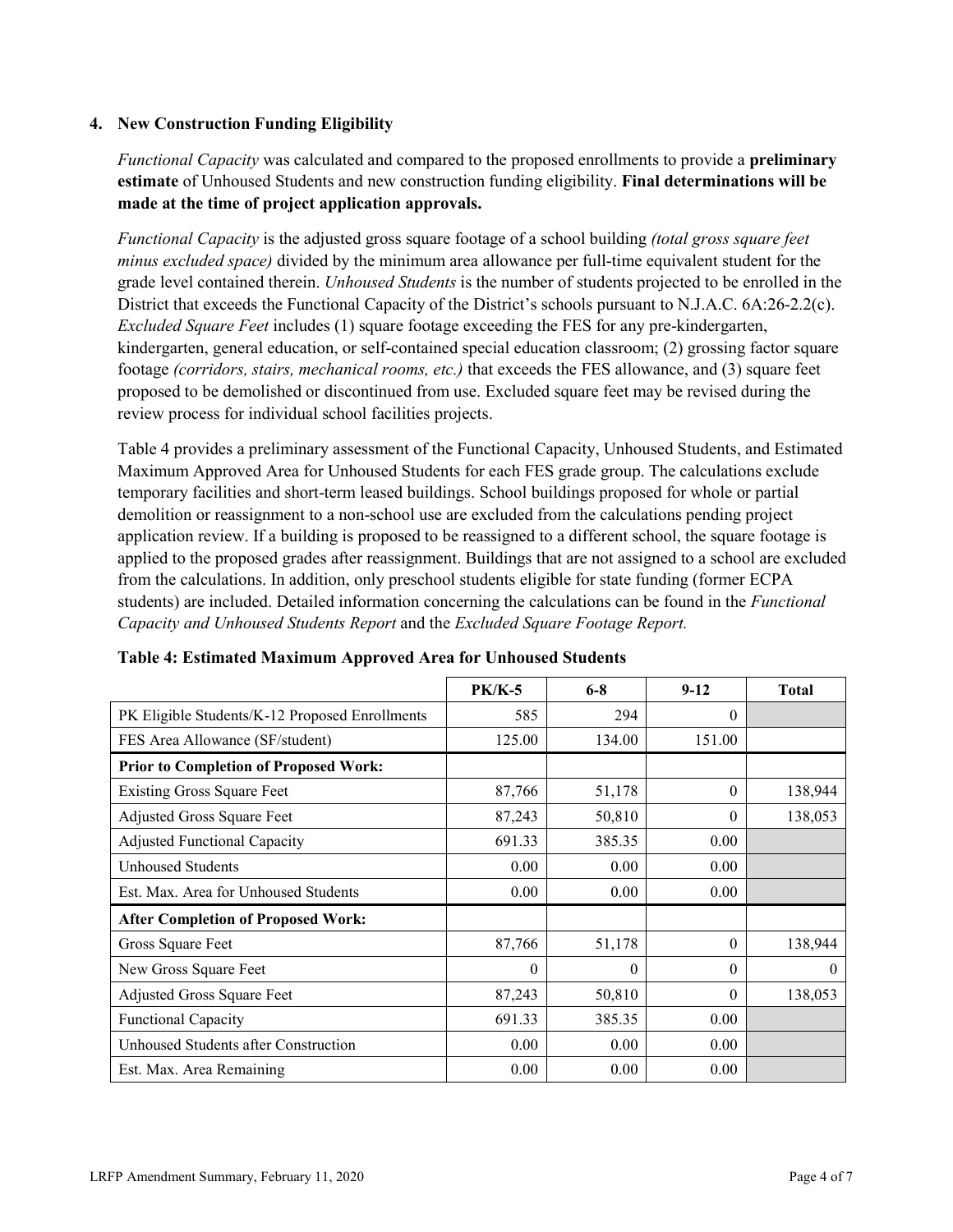Facilities used for non-instructional or non-educational purposes are ineligible for State support under the Act. However, projects for such facilities shall be reviewed by the Department to determine whether they are consistent with the District's LRFP and whether the facility, if it is to house students (full or part time) conforms to educational adequacy requirements. These projects shall conform to all applicable statutes and regulations.

Estimated costs represented in the LRFP by the District are for capital planning purposes only. The estimates are not intended to represent preliminary eligible costs or final eligible costs of approved school facilities projects.

Considerations:

- The District does not have approved projects pending completion, as noted in Section 1, that impact the Functional Capacity calculations.
- The Functional Capacity calculations *exclude* square feet proposed for demolition or discontinuation for the following FES grade groups and school buildings pending a feasibility study and project review: n/a.
- Based on the preliminary assessment, the District has Unhoused Students prior to the completion of proposed work for the following FES grade groups: n/a.
- New construction is proposed for the following FES grade groups:  $n/a$ .
- **Proposed new construction exceeds the estimated maximum area allowance for Unhoused** Students prior to the completion of the proposed work for the following grade groups: n/a.
- The District, based on the preliminary LRFP assessment, will not have Unhoused Students after completion of the proposed LRFP work. If the District is projected to have Unhoused Students, adequate justification has been provided to confirm educational adequacy in accordance with Section 6 of this determination.

**FINDINGS** Functional Capacity and Unhoused Students calculated in the LRFP are preliminary estimates. Preliminary Eligible Costs (PEC) and Final Eligible Costs (FEC) will be included in the review process for specific school facilities projects. A feasibility study undertaken by the District is required if building demolition or replacement is proposed per N.J.A.C. 6A:26-2.3(b)(10).

## **5. Proposed Work**

The District assessed program space, capacity, and physical plant deficiencies to determine corrective actions. Capital maintenance, or *"system actions,"* address physical plant deficiencies due to operational, building code, and /or life cycle issues. Inventory changes, or *"inventory actions,*" add, alter, or eliminate sites, site amenities, buildings, and/or rooms.

The Act (N.J.S.A. 18A:7G-7b) provides that all school facilities shall be deemed suitable for rehabilitation unless a pre-construction evaluation undertaken by the District demonstrates to the satisfaction of the Commissioner that the structure might pose a risk to the safety of the occupants even after rehabilitation or that rehabilitation is not cost-effective. Pursuant to N.J.A.C. 6A:26-2.3(b)(10), the Commissioner may identify school facilities for which new construction is proposed in lieu of rehabilitation for which it appears from the information presented that new construction is justified, provided, however, that for such school facilities so identified, the District must submit a feasibility study as part of the application for the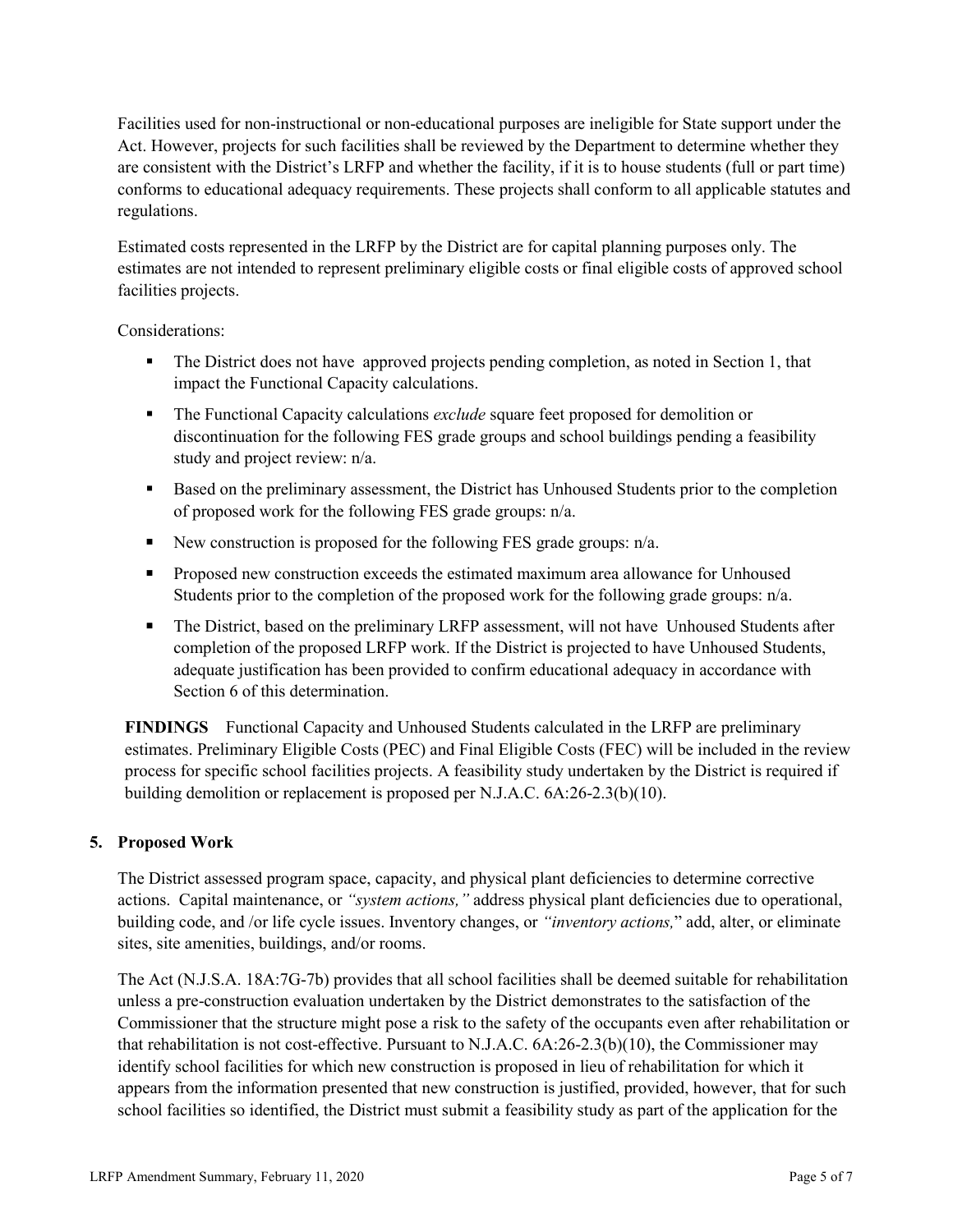specific school facilities project. The cost of each proposed building replacement is compared to the cost of additions or rehabilitation required to eliminate health and safety deficiencies and to achieve the District's programmatic model.

Table 5 lists the scope of work proposed for each school based on the building(s) serving their student population. Proposed inventory changes are described in the LRFP website reports titled *"School Asset Inventory Report and "Proposed Room Inventory Report."* Information concerning proposed systems work, or capital maintenance can be found in a supporting document submitted by the District.

With the completion of the proposed work, the following schools are proposed to be eliminated: n/a; the following schools are proposed to be added: n/a.

| <b>Proposed Scope of Work</b>                                                                  | <b>Applicable Schools</b>           |  |  |
|------------------------------------------------------------------------------------------------|-------------------------------------|--|--|
| Renovation only (no new construction)                                                          |                                     |  |  |
| System actions only (no inventory actions)                                                     | Magowan ES (050); Ridgeway MS (070) |  |  |
| Existing inventory actions only (no systems actions)                                           | n/a                                 |  |  |
| Systems and inventory changes                                                                  | n/a                                 |  |  |
| <b>New construction</b>                                                                        |                                     |  |  |
| Building addition only (no systems or existing inventory actions)                              | n/a                                 |  |  |
| Renovation and building addition (system, existing inventory,<br>and new construction actions) | n/a                                 |  |  |
| New building on existing site                                                                  | n/a                                 |  |  |
| New building on new or expanded site                                                           | n/a                                 |  |  |
| Site and building disposal (in addition to above scopes)                                       |                                     |  |  |
| Partial building demolition                                                                    | n/a                                 |  |  |
| Whole building demolition                                                                      | n/a                                 |  |  |
| Site and building disposal or discontinuation of use                                           | n/a                                 |  |  |

**Table 5. School Building Scope of Work**

**FINDINGS** The Department has determined that the proposed work is adequate for approval of the District's LRFP amendment. However, Department approval of proposed work in the LRFP does not imply the District may proceed with a school facilities project. The District must submit individual project applications with cost estimates for Department project approval. Both school facilities project approval and other capital project review require consistency with the District's approved LRFP.

#### **6. Proposed Room Inventories and the Facilities Efficiency Standards**

The District's proposed school buildings were evaluated to assess general educational adequacy in terms of compliance with the FES area allowance pursuant to N.J.A.C. 6A:26-2.2 and 2.3.

District schools proposed to provide less square feet per student than the FES after the completion of proposed work as indicated in Table 5 are as follows: n/a

**FINDINGS** The Department has determined that the District's proposed room inventories are adequate for LRFP approval. If school(s) are proposed to provide less square feet per student than the FES area allowance, the District has provided justification indicating that the educational adequacy of the facility